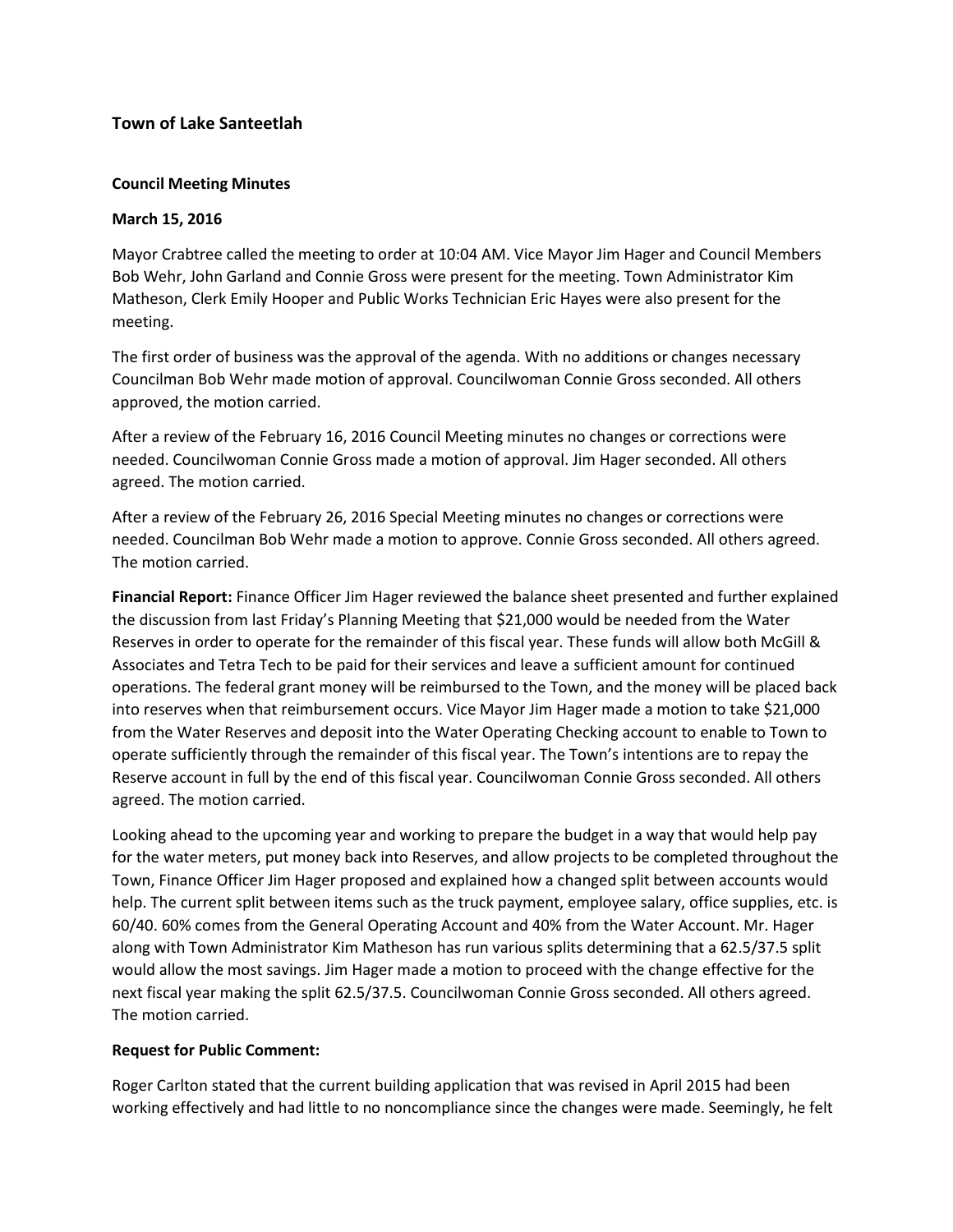this might be a lot of hard work that is not necessary. However, if the changes proceed Mr. Carlton asked that his comments (submitted by email) to the revised building application become public record so that all those working on this update may review them. Councilman Bob Wehr asked that Jack Gross and Mike Kelly submit their comments and changes as well. Councilmen John Garland and Bob Wehr will work together and compose a new draft for review after looking at the changes and comments submitted.

Jack Gross stated that the proposed Stop Work Order needs further review before approval. According to his conversation with Graham County Building Inspector David Hyatt, Mr. Gross felt that there may be issues that cannot be enforced. Councilman John Garland also spoke with the Building Inspector and had a different interpretation of the Town legally being able to enforce Stop Work Orders. Councilwoman Connie Gross offered to contact Mr. Hyatt and get his answers in writing to further clarify.

## **Old Business**

**#1 Repairs/Maintenance throughout the Town (List on Board):** A pipe has been ordered for the extension needed at 750 Thunderbird Trail. Public Works Technician Eric Hayes will replace the pipe. This project will be completed and removed from the board. The remaining items are being addressed and will be considered when preparing the upcoming budget.

Security Guard, Raymond Williams reported a large tree stump around Chalet Village that could possibly roll down the bank and cause additional problems. Councilman John Garland agreed to look at the stump and will attempt to use his boom truck that is already at an existing work site around the mountain to move the stump.

**#2 Water Meter Bids/Letter to McGill & Associates:** The Town Council is in agreement that McGill & Associates did a poor job when they did not send a clear specification to bidders. \$4900 is still owed to McGill, which the Town plans to withhold until a letter is sent to McGill President, Joel Storrow. Councilman Bob Wehr will compose a letter to Mr. Storrow and submit to Mayor Crabtree for review. The letter will then be sent to each Council Member before proceeding to mail.

#### **New Business**

**#1 Approval of Stop Work Order prepared by M. Ellen Davis:** This item was discussed during public comment and will be tabled until the Building Application is completed.

**#2 Changes to the Current Building Application:** There was no further discussion on this item as it was also discussed during public comment. The comments of the residents involved will be submitted for review and a new draft composed.

**#3 Update on Code of Ordinances:** Town Administrator Kim Matheson spoke with Ray Bollhauer, a representative from the NC League of Municipalities concerning the draft codification booklet and explained that the Council had two new members as well as new office staff since the draft has been received. Matheson informed Mr. Bollhauer that we were working on the changes requested but could not meet the deadline for submission. He agreed to extend the deadline and work with us as needed.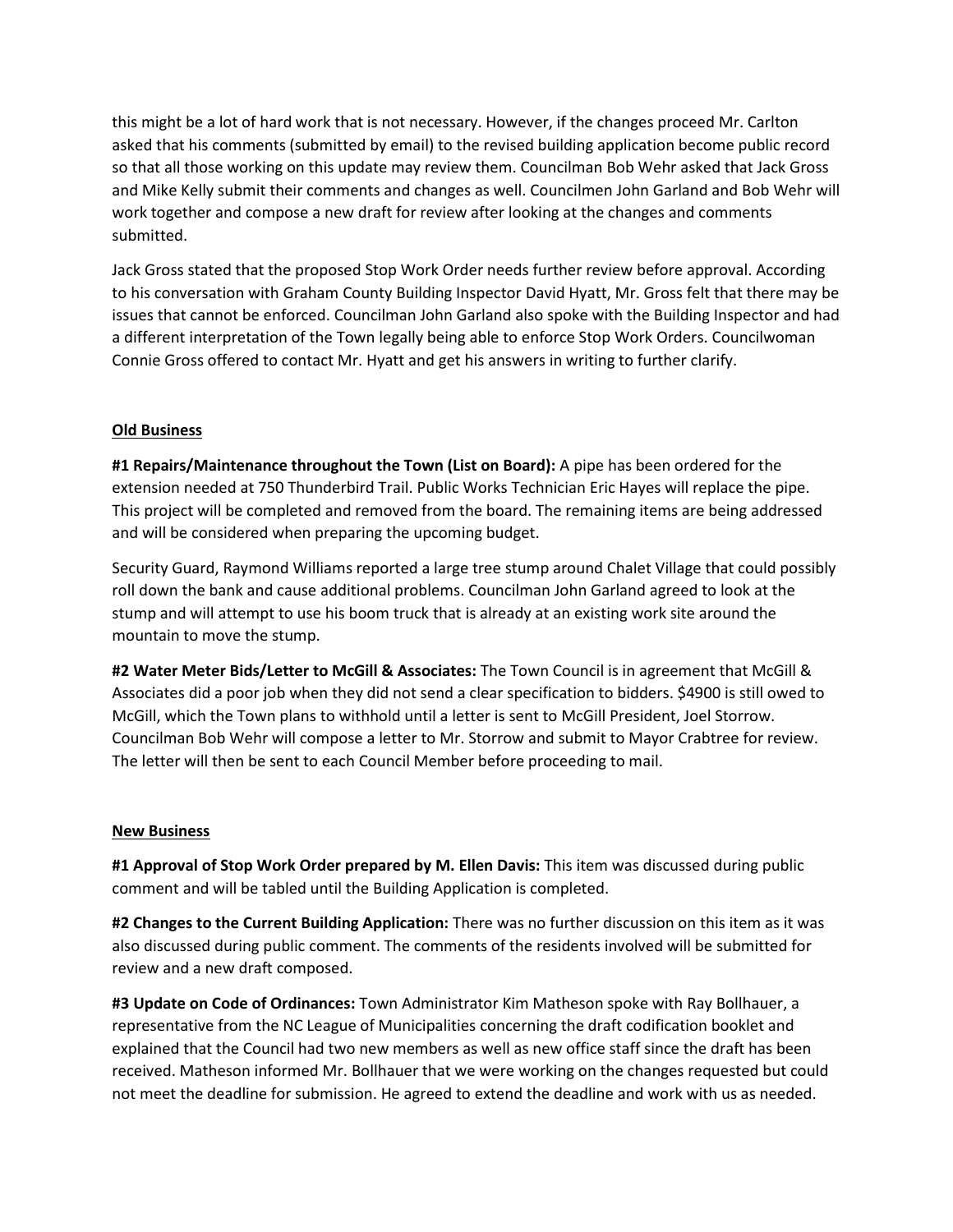Specific questions and changes to be addressed at this time are the large number of flood pages included in the new draft. Town Administrator Kim Matheson will contact Attorney Ellen Davis and ask if those are required to be included, as flood issues don't apply to Lake Santeetlah. The water policy in the draft will be replaced by the newly adopted policy.

**# 4 Plan to proceed with Occupancy Tax Collection/Contract with Graham County:** The Town Council plans to approach Graham County and request the possibility of the County collecting the Occupancy Tax for The Town. After discussion this item was tabled until next month as some of the County Commissioners are involved in the election going on at this time. Councilman Bob Wehr made the motion to table. Jim Hager seconded. All others approved. The motion carried.

**#5 Recommendation of Auditor for FY 2015/16:** The Town of Lake Santeetlah's audit was completed last year by CPA, Joe Turchetti. He offered helpful feedback and the Town was satisfied with the results. Town Administrator Kim Matheson will contact nearby towns to ask who completed their audit so that we may research other options to assure we are getting a good price. Bumgarner & Kings Hill has been contacted but this company completed audits for Town in the past and the Town was not satisfied with the quality of their work. A report will be given at next month's Council Meeting.

**#6 Review of Public Comment/Public Records Request Policy:** Both policies were adopted by the Town Council and were to be reviewed in six months. Councilwoman Connie Gross shared her comments on the policies. The Public Comment policy Section 2 – Guideline B Mrs. Gross feels that the request to comment at a public meeting should not be as formal as stated in the policy. Mayor Crabtree asked Mrs. Gross to make the changes she felt were needed to the policy and submit to the other Council Members by email. The Public Request Policy was presented and once again Councilman Bob Wehr suggested Mrs. Gross put her changes in writing for review. Updated policies will be available for review by next month's Council Meeting.

**#7 Response to Brookfield 10 Year Shoreline Management Plan:** Town Administrator Kim Matheson attended the Brookfield meeting on March 4, 2016. She reviewed the discussions held at the meeting and questions that were addressed. Overall no changes were being made by Brookfield from the past agreement. The Town Council would like to request that Brookfield drawdown the lake level 5 feet for one month during the winter so that property owners can work on their sea walls and docks. Town Administrator was asked to contact other organizations involved with Brookfield to seek support. Graham County Manager, Mike Edwards felt that Graham County would offer support for the drawdown if the Town of Lake Santeetlah would in return support the scheduled release dates for rafting and kayaking however the next meeting for Graham County is after the due date for the response letter. The GREAT organization was contacted but responded that they would remain neutral in such requests. A letter of response was composed by resident Roger Carlton and presented for review. Councilman Jim Hager requested that each Council Member review the letter and submit all changes and comments by Friday March 18, 2016. The necessary changes will be made and the letter mailed on Monday in order to meet the deadline of March 23<sup>rd</sup>. Connie Gross seconded. All others agreed. The motion carried.

**#8 Response from Nantahala Regional Library:** In response to the Town of Lake Santeetlah's letter of withdraw a letter was received from the Regional Library acknowledging the immediate retirement of Library Director Gary Pressley. Mr. Pressley's last day at the library is March 11, 2016.